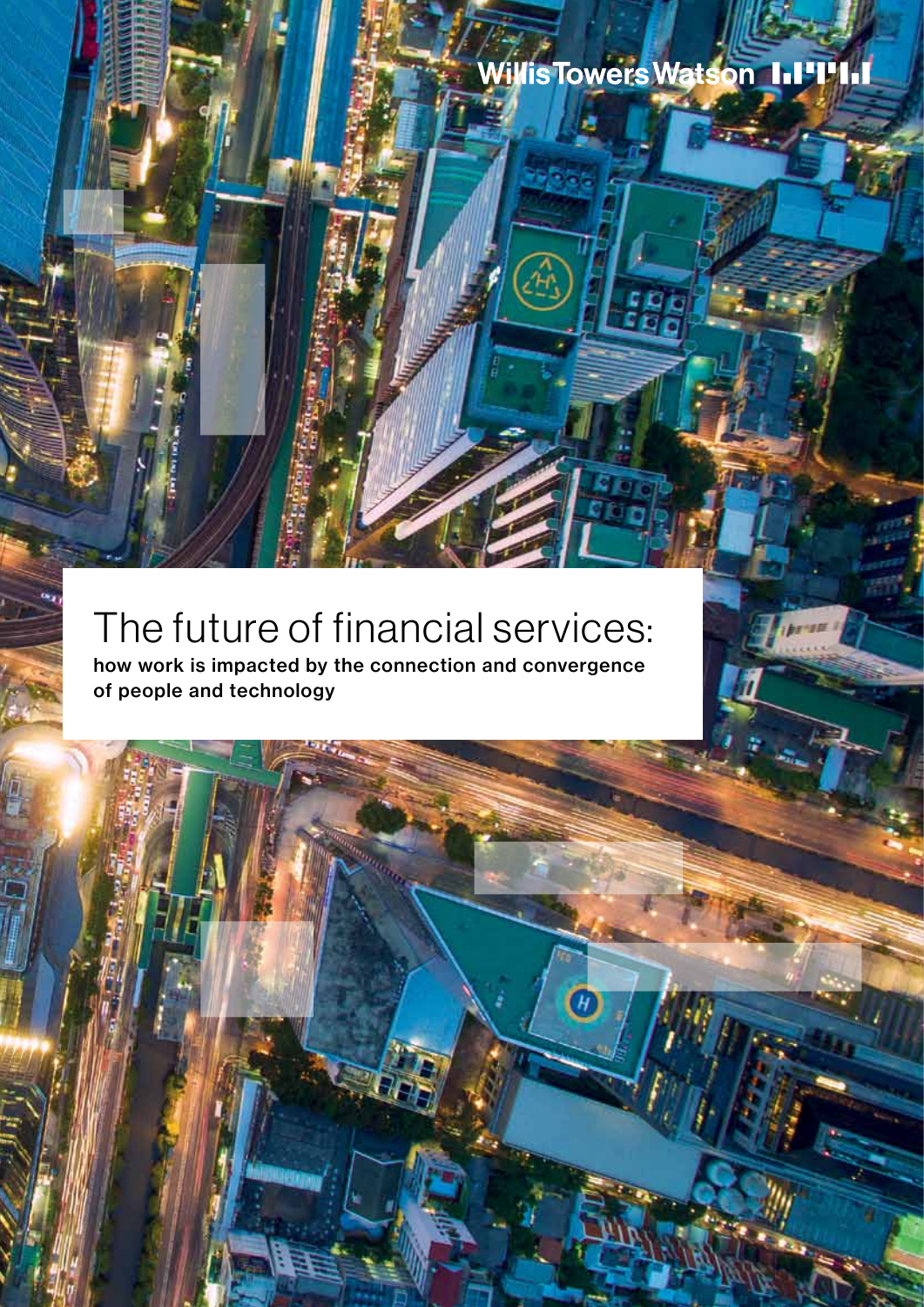# Cyber risk: it's a people problem, too

Adeola Adele, Director, Integrated Solutions & Thought Leadership, Global Cyber Risk and Michael O'Connell Head of Financial Institutions Group, North America, Willis Towers Watson

## The trillion-dollar problem

It is estimated that the global cost of cybercrime will reach US\$6 trillion annually by 2021<sup>1</sup>. Financial institutions incur a higher annual cost of cybercrime than any other industry: US\$16.5 million on average<sup>2</sup>. Cyber attacks against online financial services and lending companies increased 122% in 2016, causing £8 billion in loss value worldwide<sup>3</sup>. The industry also tops the charts for incidents of cyber extortion<sup>4</sup>. Around one in every five financial institutions uses an email service provider with severe security vulnerabilities<sup>5</sup>.

Add to this the new EU General Data Protection Regulation (GDPR) that will come into force in 2018 and could see financial institutions penalised up to 4% of their annual turnover for failing to protect personal data and the picture is rather bleak.

The industry is of course responding to this threat. In the US alone, the financial institutions cyber security market will be worth US\$68 billion by 2020<sup>6</sup>. Although companies are aware there is more work to do on technological responses to cyber threats, our research shows most feel they are broadly on track and making progress in addressing potential weaknesses in their IT infrastructure.

What is less certain, however, is how financial institutions are addressing similar weaknesses in their cyber *culture*, or putting it another way, the *people* aspect of cyber threats. According to our research, employee negligence or malicious acts account for two-thirds of cyber breaches (*figure 1*); in contrast only 18% are directly driven by an external threat<sup>7</sup>.



**All All Co** 



Cyber risk therefore, is much more than a pure technology issue. For example, the recent high profile WannaCry attack served as a stark reminder that employees are both the weakest link in an organisation's cybersecurity strategy and the strongest defence. The attack affected more than 230,000 computers and compromised the systems of some banks. Ultimately, it was enabled by employees clicking infected phishing emails.

- <sup>3</sup> ThreatMetrix, 'Organised Fraud Rings Turn Their Attention to Online Lenders and Emerging Financial Services', February 2017
- <sup>4</sup> Consultancy UK, 'Costs of cybercrime have soared to \$280 billion this year', December 2016

<sup>6</sup> Homeland Security Research, US Financial Services: Cybersecurity Systems & Services Market – 2016-2020

<sup>1</sup> Cybersecurity Ventures, 2016 Cybercrime Report

<sup>2</sup> Ponemon, 'Cost of Cyber Crime Study & the Risk of Business Innovation', 2016

<sup>5</sup> Security Scorecard, 2016 Financial Industry Cybersecurity Report

<sup>7</sup> Willis Towers Watson, 'When it comes to cyber risk, businesses are missing the human touch', March 2017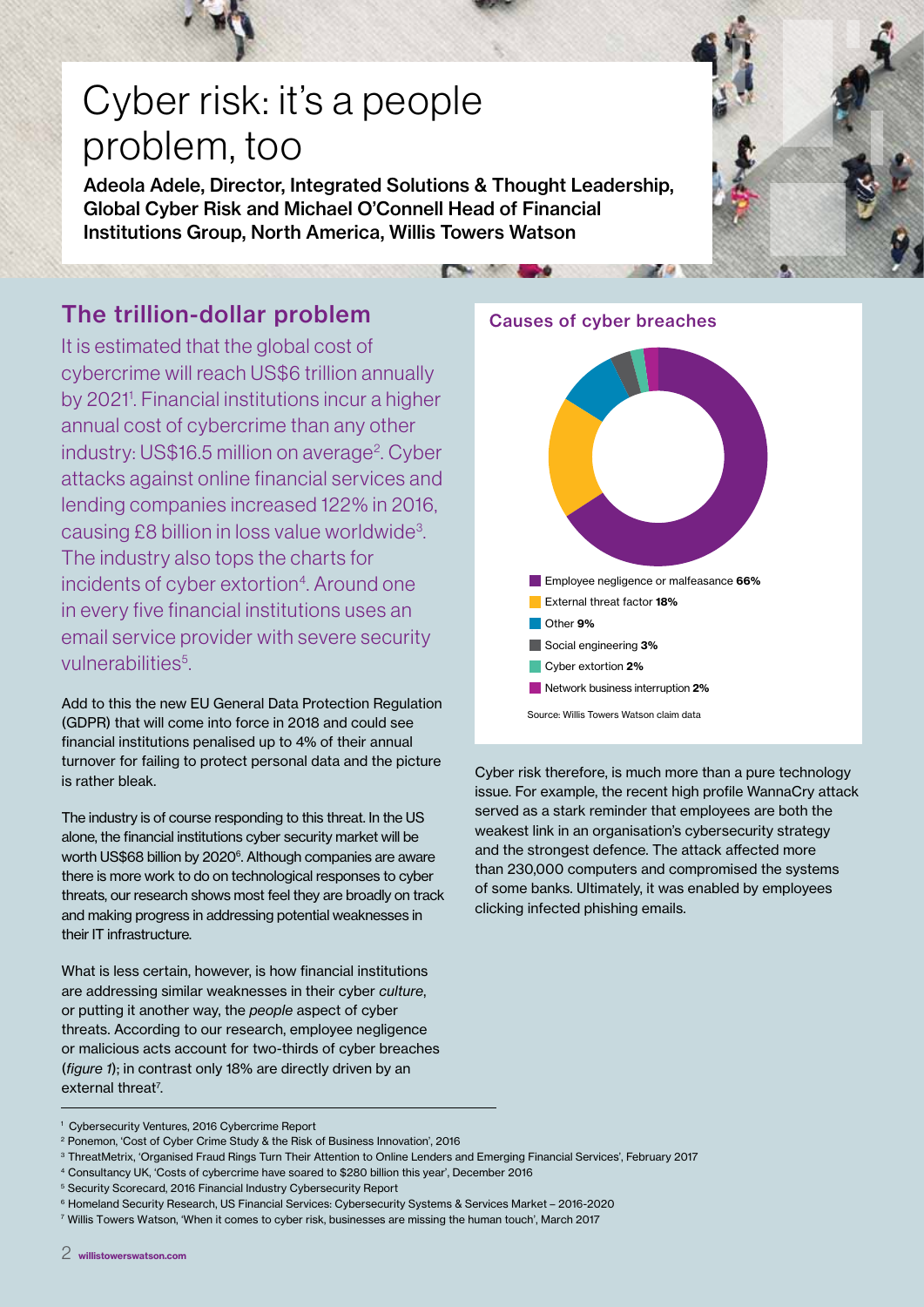### The new frontier: a cyber-savvy workforce

In June 2017 we surveyed a combined 163 US and UK employers and over 4,000 employees on their present and future cybersecurity strategies. This Cyber Risk Survey found that attention is now increasingly turning to the people-related risks that, claims experience shows, leave companies exposed to cyber risk even with state-of-the-art IT approaches.

The survey found that the top cyber risk across both regions is 'insufficient employee understanding of cyber risks'. However, in the UK only 14% of respondents have embedded cyber risk management within their company culture; in the US this falls to just 8%. Yet the tide is turning; in both regions over 80% say they will develop a cohesive culture of cybersecurity in the next three years<sup>8</sup>.

#### *Embedded cyber risk management within company culture?*

Completed today or plan to complete in next three years 93% of US companies versus 95% of UK companies





81% complete in next 3 years

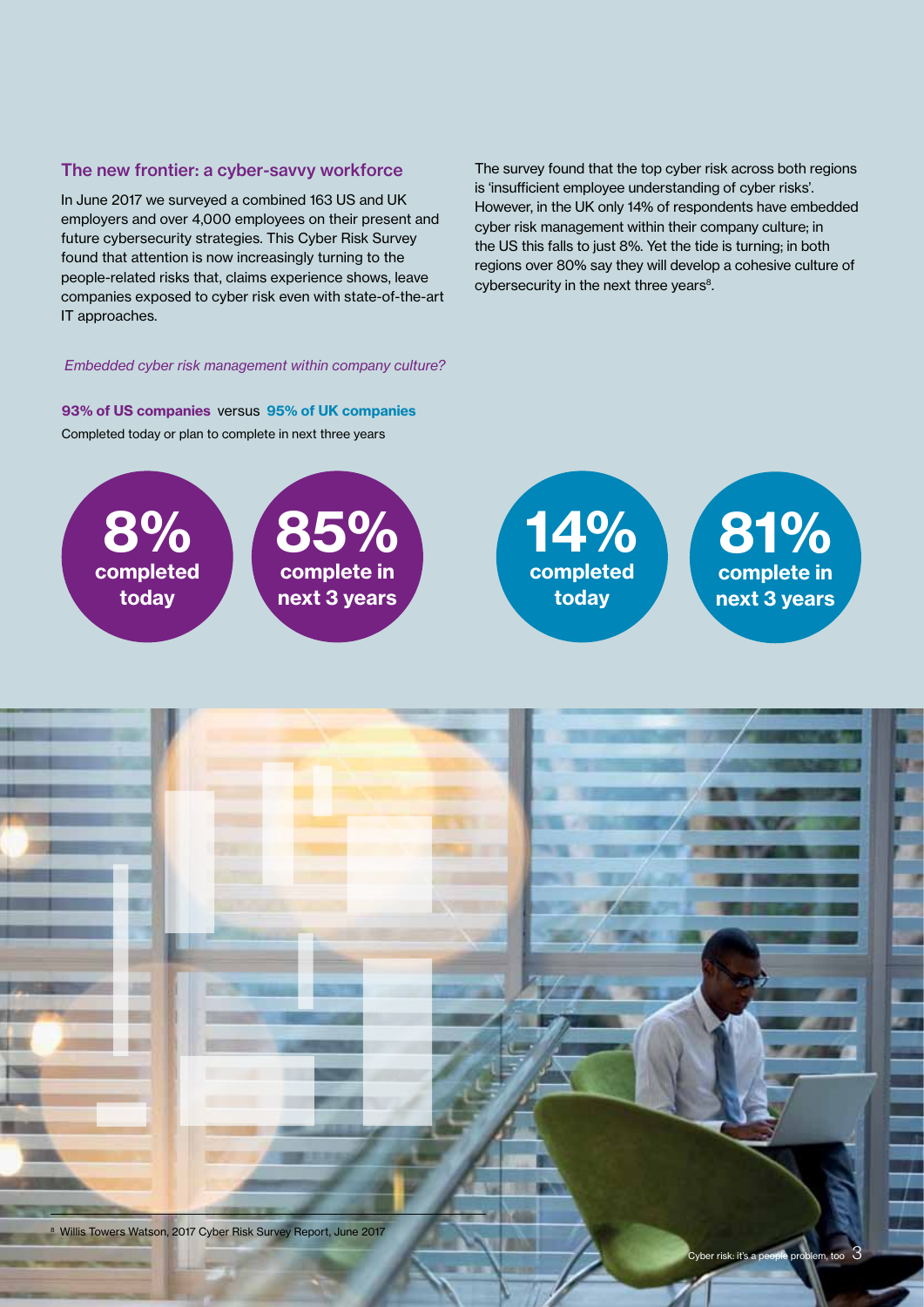# Challenges to driving a strong cyber culture

Our survey found that most employees feel they know how to manage data privacy and information security in their jobs. However, there remain challenges that will need to be addressed in order for financial institutions to build the strong cyber behaviours among employees necessary to develop a cyber-savvy workforce and culture.

## **Budgets**

Only 43% of US and 50% of UK organisations believe they have adequate budgets to meet all cyber risk management needs. Although many large financial institutions have significant cybersecurity budgets, they should ensure that appropriate capital is allocated to managing the people risks. Small and middle-market institutions tend to be less concerned about cyber risks than their larger counterparts and many do not have the same capital available for mitigation. However, these organisations need to be just as proactive as their larger counterparts: hackers are specifically targeting financial institutions with revenues below US\$35 million for their valuable client data9.

### Lack of risk management-HR collaboration

Only a third of respondents believe that their company's risk management and HR functions work closely together on cyber risk management. This disconnect can result in ineffective structures and processes, which adds cost and leaves holes in cybersecurity.

### 3 Overreliance on IT

A large number of employees are overly reliant on company IT to provide cybersecurity and assume they will be protected at all costs.

Alarmingly, nearly half of all employees believe that opening any email on their work computer is safe. While email and online systems are vital

# Influencing risk culture

In an increasingly complex corporate world, managing risks related to an organisation's human capital is critical. The management of these risks is often perceived as challenging because it's thought that people-related risks can't be quantified.

The right, balanced risk culture can help financial institutions identify and take advantage of the right opportunities, gaining competitive advantage and reducing the total cost of risk.

### Focusing your efforts

To influence and improve risk culture, financial institutions must understand both a top-down and bottom-up perspective. This understanding highlights risky behaviours, which, if reduced, can lead to fewer incidents, accidents, fines and claims, lowering the total cost of risk.

An organisation can improve risk culture holistically and/ or by focusing on specific businesses or functions via an operationally focused approach, for example, the trading arms within banks.

### Measuring risk culture – the importance of quantification

Measuring risk culture is important for internal risk culture assessment and management. Much of an organisation's risk culture lies 'beneath the surface'. Important cultural characteristics may not be immediately apparent but they can be identified, measured and understood using two key assessments.

### Setting the right risk culture

Taking an overly cautious approach to behavioural risk can lead an organisation to achieve below-potential growth, while an organisational culture that is high on the risk spectrum (without suitable frameworks in place) can lead to extreme losses. Additionally, pressure from shareholders to achieve quarterly performance results often forces long-term risk management to take a back seat to short-term targets.

<sup>9</sup> Beazley Insights, 'Hackers target smaller financial institutions' July 2016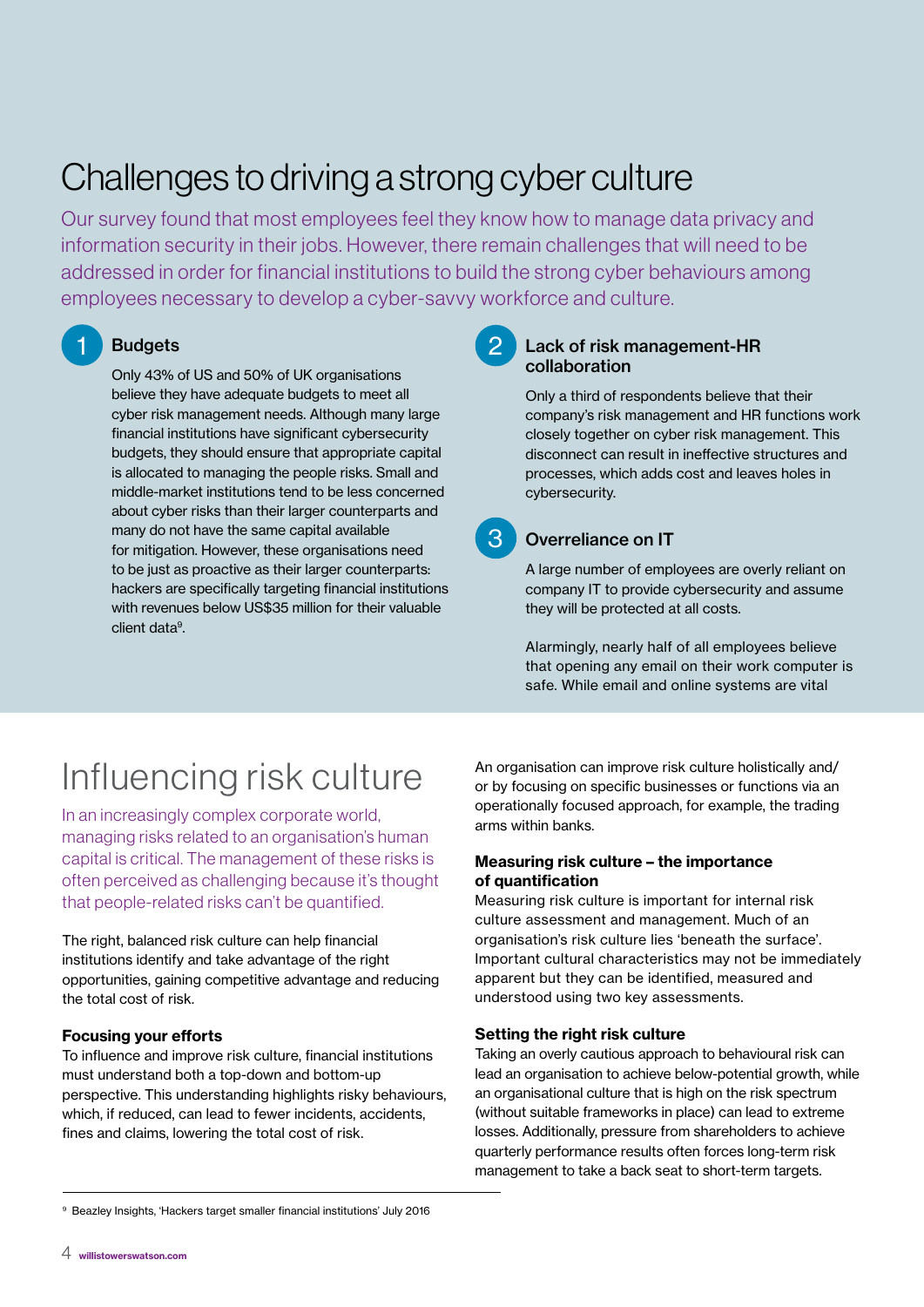for financial institutions to function, employees must be aware of the risks they also present. In addition, they must understand that they, not just IT, are a key component in their organisation's cyber defence.

### Failure to report

Over a third of all employees have witnessed coworkers behaving in ways inconsistent with data privacy and information security policies. However of these, only 47% and 53% in the UK and US respectively reported the incident to a manager or IT department.

Financial institutions have had their cultures closely examined by the media, consumers and regulators in the last 10 years. The effects of a cyberattack can be devastating to both finances and reputation; so empowering employees to raise concerns and challenge poor behaviours is one way to mitigate this risk.

### 5 Employee unawareness of emerging threats

Only 40% of employees believe that a disgruntled employee or contractor could deliberately compromise company systems or steal customer data.

Two-thirds only change their password on their work computer when prompted and one-third is happy to share personal information on social media sites.

These attitudes may leave financial institutions more vulnerable to emerging risks, particularly social engineering, where cyber criminals use impersonation techniques to trick employees into divulging confidential information or data.

### 6 Disconnect between employer and employees

The majority of employers believe that they are doing enough to protect the integrity of customer data.

However, around 40% of employees use a work computer or cellular device to access confidential company information and discuss work-related topics in public places. About 30% admit to logging in to a work device on an unsecured public network or using a work computer in public settings. Roughly a quarter take confidential paper files home and use unapproved devices to do work at home. As such, there is a disconnect between company policy and employee behaviours.

Financial institutions are continually looking at ways to make their services more personalised, a strategy that requires the collection of vast amounts of consumer data. Each time employee behaviour exposes this data to hackers, the financial institution is exposed to significant financial and reputational damage.

**Training** 

Nearly half of employees surveyed spent less than 30 minutes in training specific to data protection and information security in the last year. Yet the benefits of comprehensive training are clear: 77% believe it increased their sense of personal responsibility for data security at work.



#### Time spent on cyber training in the last year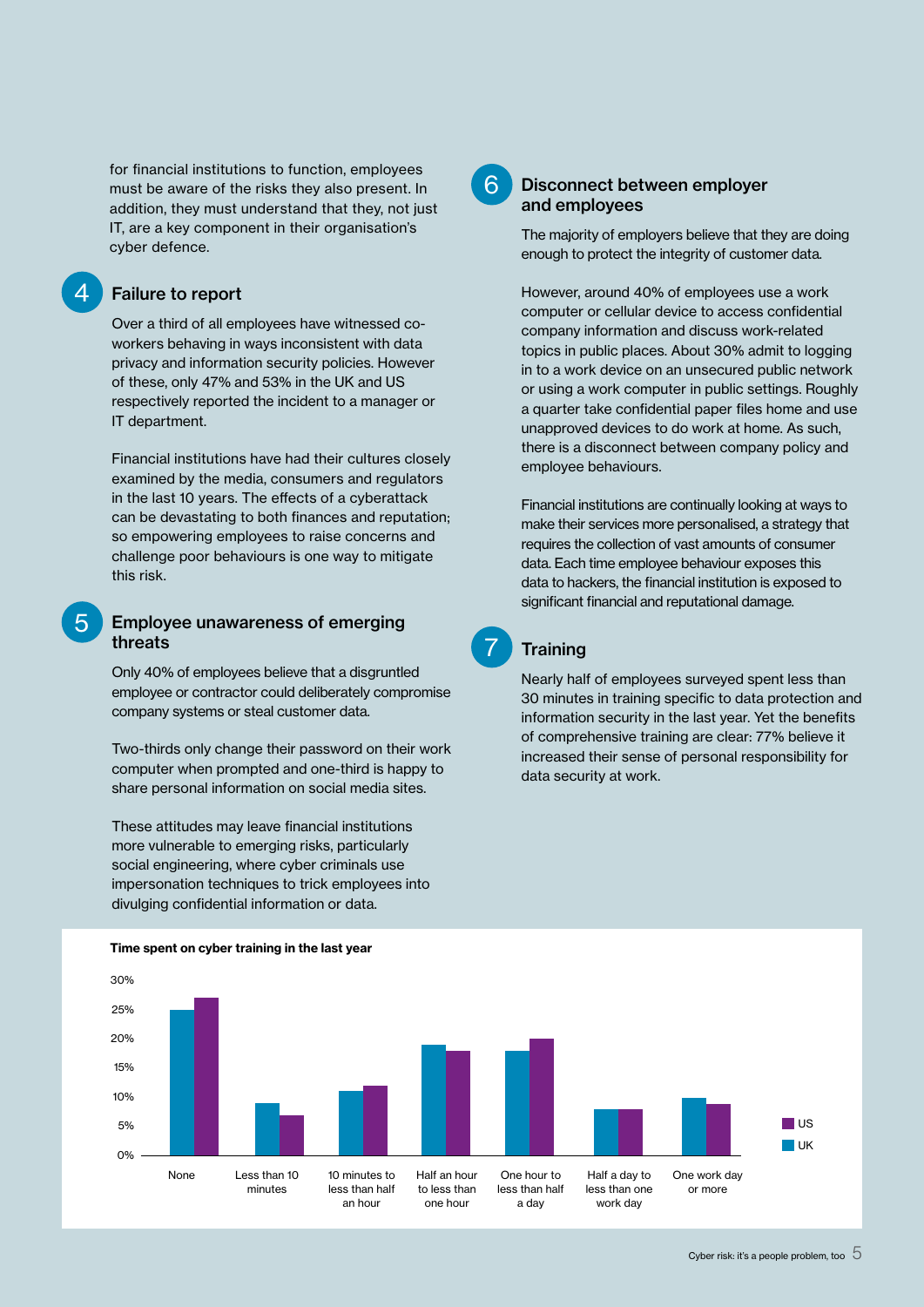## So how can financial institutions achieve a culture of cybersecurity?

Given these findings, there is certainly a need to more closely assess the reasons why employees continue to engage in risk-producing behaviours.

### Effectively managing people risk: key considerations for financial institutions

Increase the level and regularity of employee awareness training in your organisation. It is important that employees are trained to understand and respond to cyber threats, such as reviewing emails closely to ensure they are from trusted and known senders before clicking on links. A cyber-savvy workforce holds the key to your enterprise resiliency.

Consider innovative ways to deliver employee awareness training. Financial services employees have a large and increasing training load covering topics from diversity to regulation. Given our survey finding of the low level of understanding of cyber risks, firms may want to use 'learn by doing' training approaches that will help to embed understanding over a longer term. There are several ways to achieve this – without risking the firm's IT infrastructure – including novel approaches such as gamification and 'cyber ambassadors' – employees who champion cybersecurity.

Assess whether your organisation's IT department has the right or sufficient talent and skills needed in today's environment to effectively handle these emerging threats.

Evaluate whether your organisation's culture is supportive of cyber awareness and action-oriented behaviours. For example, do leaders model positive behaviours that encourage employees to do the same and do employees truly know how to report a cyber incident?

### **Conclusions**

1

2

3

4

Increasingly organisations share the view that effective cyber resilience has its roots in corporate culture and people. Solutions are likely to be complex and multidimensional, as is always the case for any kind of cultural change.

Certainly, financial institutions may have to adapt their operations to the constantly changing nature of cyber threats. They should also pay attention to the expanding risk mitigation options available through the insurance market. But employers will increasingly foster a more cybersavvy workforce, using innovative employee engagement, talent management and reward strategies to fortify their cybersecurity posture.

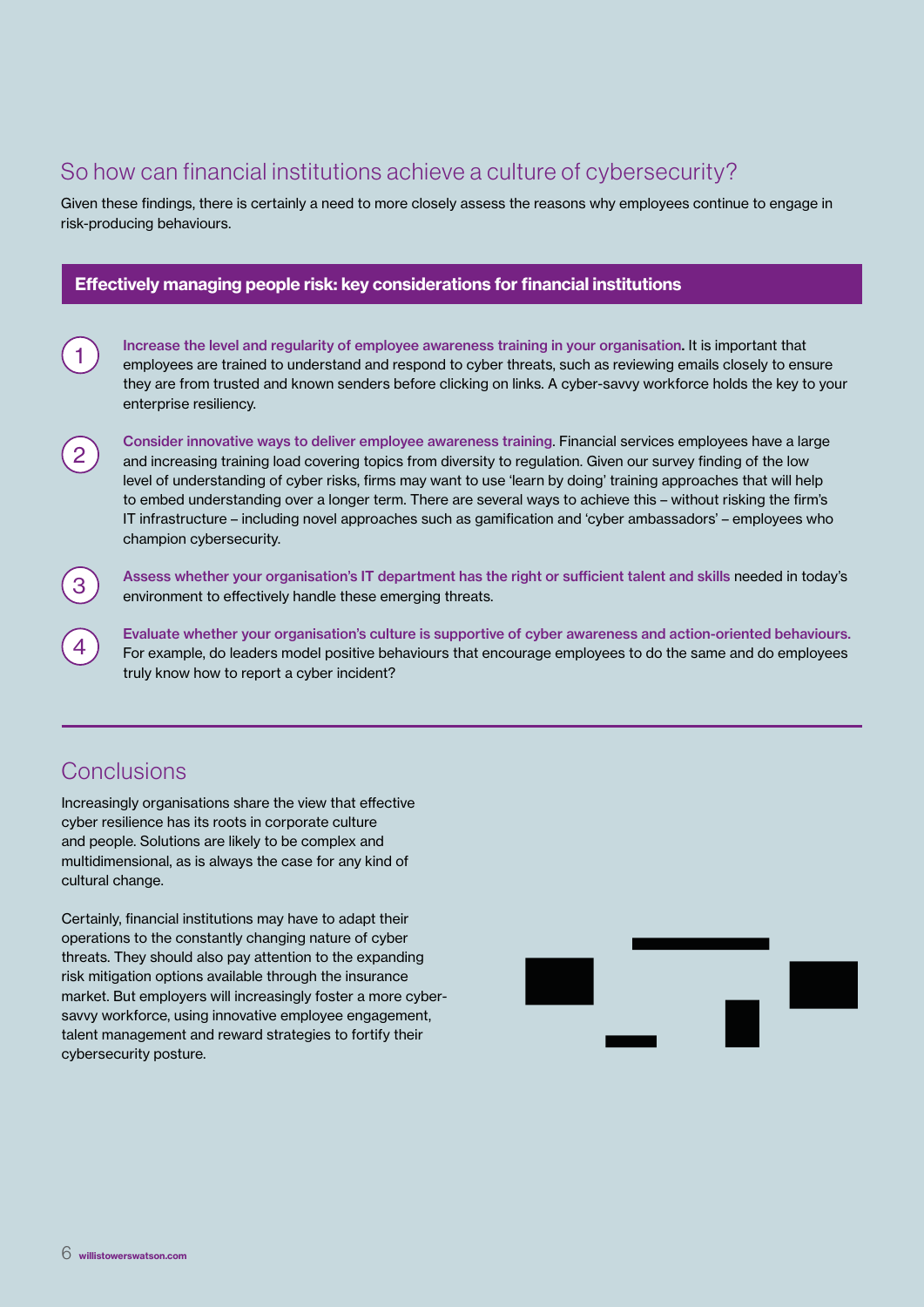### Banking: in the spotlight

February 2016: hackers transferred US\$81 million from the US Federal Reserve accounts of Bangladesh Central Bank – they originally aimed to take US\$951 million. The same hackers are reported to have targeted banks in 18 countries worldwide<sup>10</sup>.

 $\blacksquare$   $\blacksquare$   $\blacksquare$   $\blacksquare$   $\blacksquare$ 

November 2016: hackers stole money from 9,000 customers of one UK bank, costing the organisation £2.5 million in refunds to affected account holders.

June 2017: a ransomware attack known as NotPetya hit banks in the Ukraine before spreading globally, also affecting the property arm of one of Europe's largest banks.

### Opportunity and risk

By 2020 it is predicted that over two billion people will use mobile banking<sup>11</sup>. In Europe, one in five card payments will be contactless by 2021<sup>12</sup>. 'Challenger banks' and digital-only start-ups are pushing traditional banks to upgrade legacy systems and quickly adapt to new methods of distribution, transaction and customer interaction. For every new technology implemented to deliver customer satisfaction and gain competitive advantage, banks increase their exposure to a range of digital threats such as social engineering, theft of data and cyberterrorism.

### Developing threats

The cyber threat landscape is constantly evolving. Social engineering attacks have developed in complexity: from the original 'advance-fee' scams targeting individuals to the more sophisticated 'fake president' frauds that seek to gain access to an entire organisation.

As these attacks develop so too must risk management strategies. However hackers often have the first mover advantage. For example, banks may find there are gaps in their protection when it comes to social engineering as often neither cyber insurance policies nor traditional fidelity policies singularly cover the scope of losses associated with social engineering claims.

Given the acceleration in number and complexity of attacks for banks in particular, it is imperative to fully understand the potential impact of a cyber event and ensure the right business continuity plans and insurance protection are in place.



<sup>10</sup> Asia Finance, 'Cyber attack threat intensifies for Asia Pacific banks', May 2017

<sup>11</sup> Juniper Research, 'Mobile banking users to reach 2 billion by 2020', October 2016

<sup>12</sup> Pymnts, 'Contactless card usage in Europe exploding', November 2016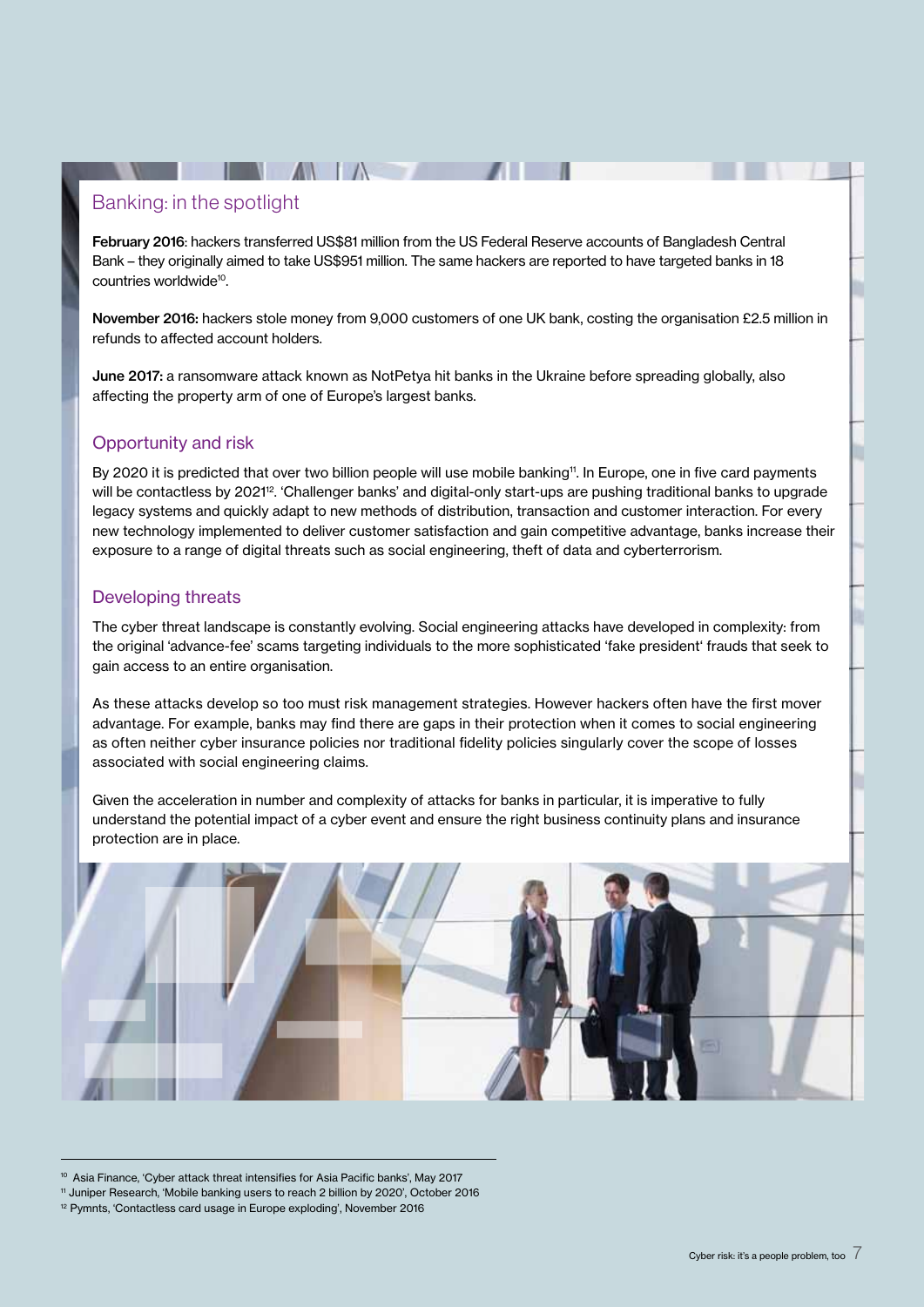# Cyber risk security



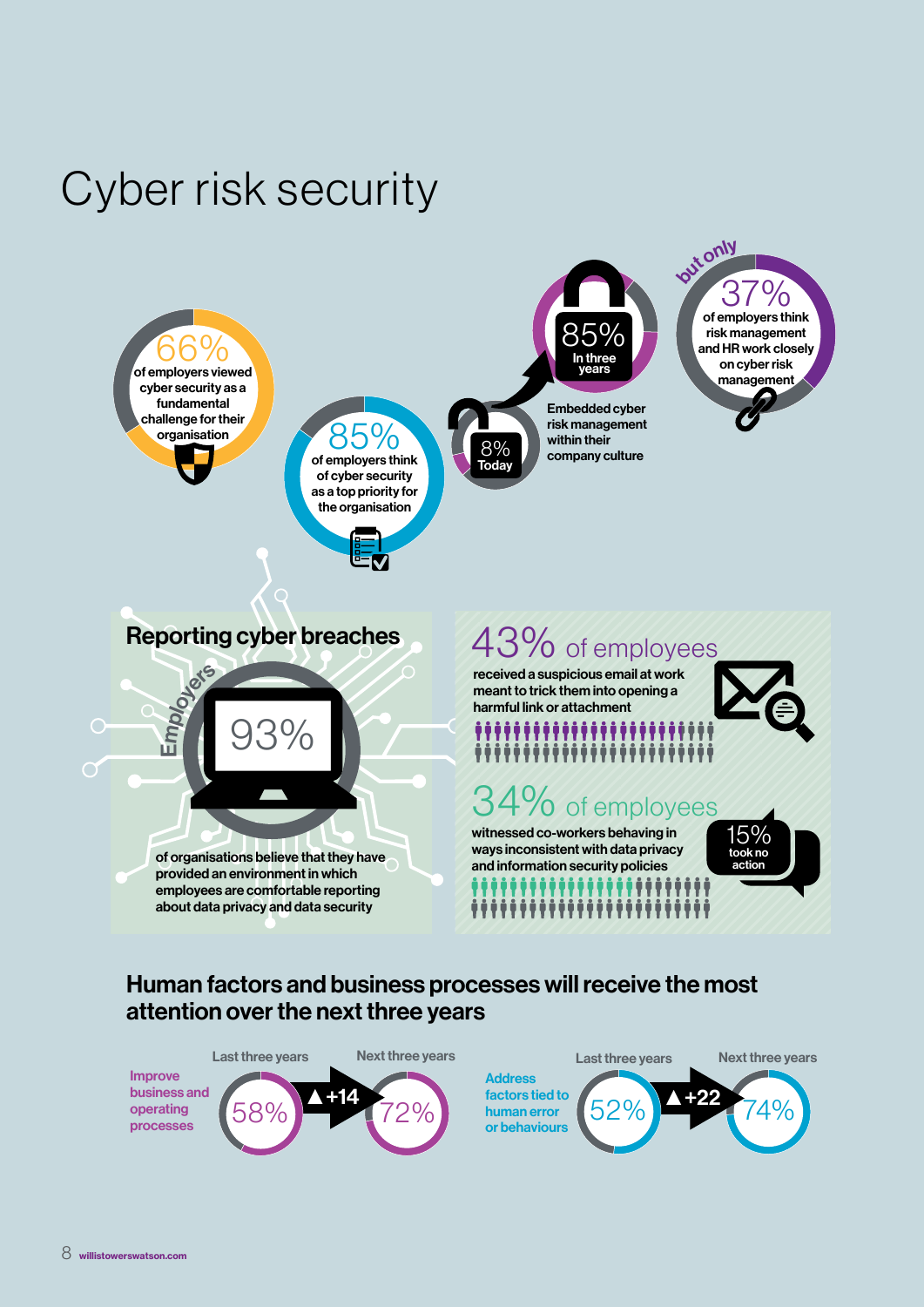Top actions in the next two years are adding or enhancing cyber insurance coverage and training for employees and contractors and cyber insurance gap

#### Add/enhance cyber insurance coverage 54% 36% **Comprehensive** training programme on cyber risks for employees 53% 52% Comprehensive training programme on cyber risks for non-employees (i.e., contract workers) 24% 42% **Completed in the last two years Plan to complete in the next two years**

### Employees benefit from the training



## The vulnerabilities around employee behaviours of using technology



Source: 2017 Willis Towers Watson Cyber Risk Survey, employer survey, US. Survey respondents include 2,073 U.S. employees and 92 U.S. employers.